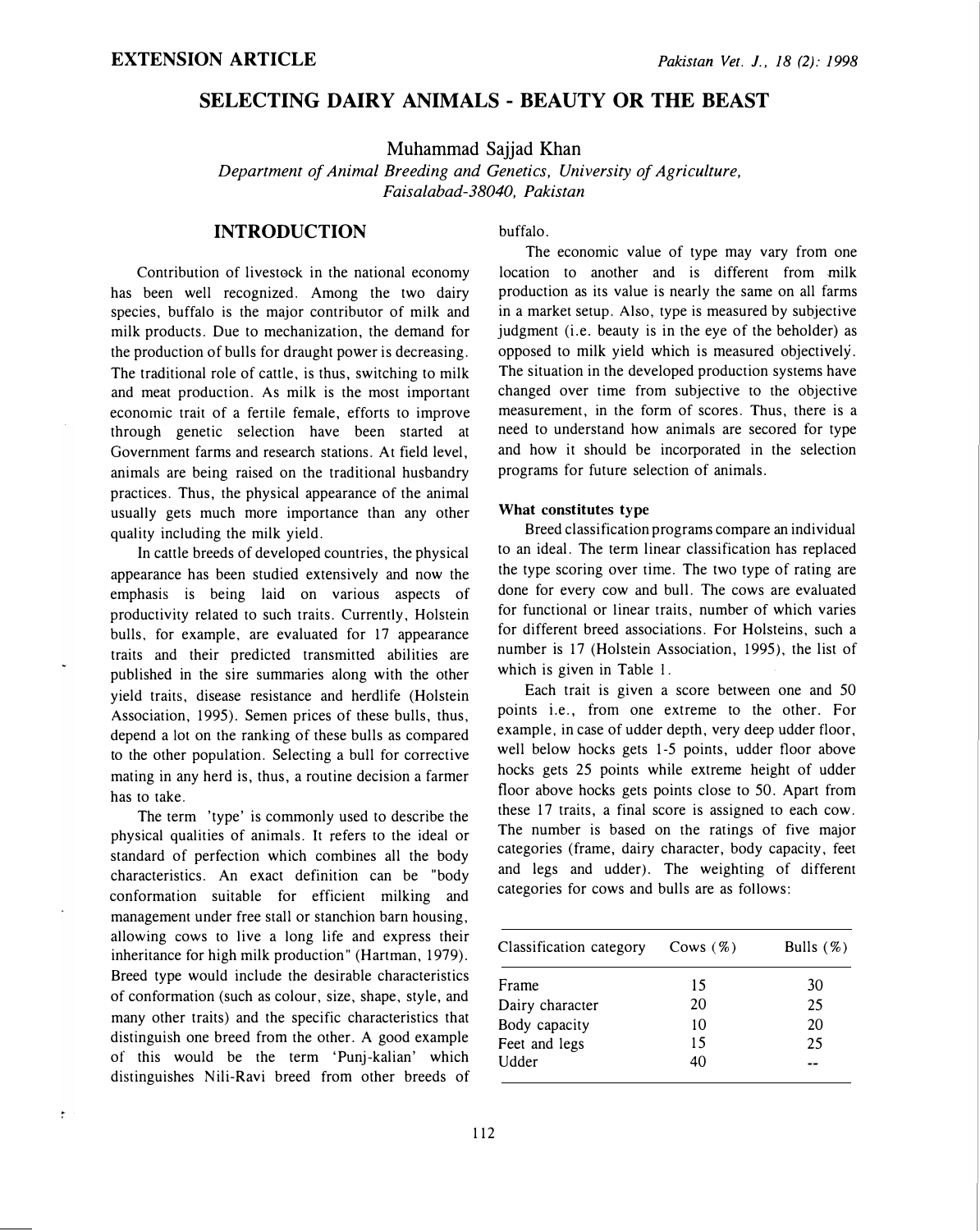| Category  | Traits                                        |  |  |
|-----------|-----------------------------------------------|--|--|
| Form      | 1. Stature $(ST)$                             |  |  |
|           | 2. Strength (SR)                              |  |  |
|           | 3. Body depth (BD)                            |  |  |
|           | 4. Dairy form (DF)                            |  |  |
| Rump      | 5. Rump angle (RA)                            |  |  |
|           | 6. Rump width (RW)                            |  |  |
| Legs/Feet | 7. Rear legs, side view (LS)                  |  |  |
|           | 8. Foot angle (FA)                            |  |  |
| Udder     | 9. Fore udder attachment (FU)                 |  |  |
|           | 10. Rear udder height (UH)                    |  |  |
|           | 11. Rear udder width (UW)                     |  |  |
|           | $12.$ Udder cleft $(UC)$                      |  |  |
|           | 13. Udder depth (UD)                          |  |  |
| Treats    | 14. Front teat placement (TP)                 |  |  |
|           | 15. Teat length (TL)                          |  |  |
|           | Research Traits 16. Rear legs, rear view (RL) |  |  |
|           | 17. Udder tilt (UT)                           |  |  |

Table l: Linear descriptive traits of Holsteins

The final score is expressed as a number with a final bracket of Excellent, Very Good, Good plus, Fair or Poor as in Table 2. As an example of final score computation, consider a cow with the following major category scores: Frame, 79; Dairy character, 86; Body capacity, 81; Feet and legs, 77; and Udder, 85. Her final score would be 79 x 0.15 + 86 x 0.20 + 81 x  $0.10 + 77 \times 0.15 + 85 \times 0.40 = 82.70$  or 83.

Table 2: Classification categories for various dairy cattle breeds.

| Category     | Other breeds<br>Holstein and<br><b>Brown Swiss</b> |                  |
|--------------|----------------------------------------------------|------------------|
| Excellent    | $\geq 90$ points                                   | $\geq 90$ points |
| Very Good    | 85-89                                              | 80-89            |
| Good Plus or |                                                    |                  |
| Desirable    | 80-84                                              | 70-79            |
| Good or      |                                                    |                  |
| Acceptable   | 75-79                                              | 60-69            |
| Fairy        | $65 - 74$                                          | 50-59            |
| Poor         | < 65                                               | < 50             |
|              |                                                    |                  |

The linear scoring program such as the one adopted by Holstein Association of US in 1983 provides a framework for evaluating animals more precisely by simplifying traits. Such a scoring resulted in more

consistent scoring (higher heritabilities) with more variation (effective selection). Hand held computers make the linear classification process more efficiem . The Herd Linear Summary Graph provides a graphic comparison of herd average versus breed average and is an important tool to decide the "keeps" and "culls".

## Factors affecting type

Type scores of cows depend on their true permanent appearance. but may vary according to the scorer (classifier), age of cow, stages of pregnancy and lactation, and other transient factors. Also. such scores are not perfectly repeatable. Wilcox et al. (1957) reported results from classification of cows by three classifiers every six month at the same time but independently of each other. The overall final score was highly repeatable with 26 per cent of the total variation was due to variation among inspectors. Correlation among the three classifiers scoring the same cow at the same time was 0.69. General appearance. rump and body capacity were more uniformly rated than the mammary system. dairy characteristics ami feet and legs. Correlation was highest for rump  $(0.75)$  and lowest for rear udder  $(0.54)$  followed by feet and legs  $(0.55)$ . After the scores were adjusted for time, age, classifier, and stage of lactation, repeatabilities decreased (within animals repeatability) suggesting that animals changed over time.

Now a days scores of cows last classified in or after the month of their fifth birthday are designated permanent. Due to recent freshening or illness. however, animals are waited to become normal for their body condition.

#### Association of type with other traits

There is much evidence of a direct relationship between type and production. In addition to a higher level of production, animals of desirable type generally produce and reproduce for a longer period of time . The genetic control of various type traits vary. The heritability and phenotypic and genetic association with milk yield is presented in Table 3.

Stature is in the medium to high heritability range meaning that progress in the trait can be achieved <sup>q</sup>uicker as compared to the other traits. Most othe<sup>r</sup> traits are lowly heritable although many have heritability in the same range as that of milk yield. Correlation of dairy characters with milk yield (both phenotypic and genetic) is comparatively higher and is in positive direction: other relationships are quite variable. The negative genetic relationship of milk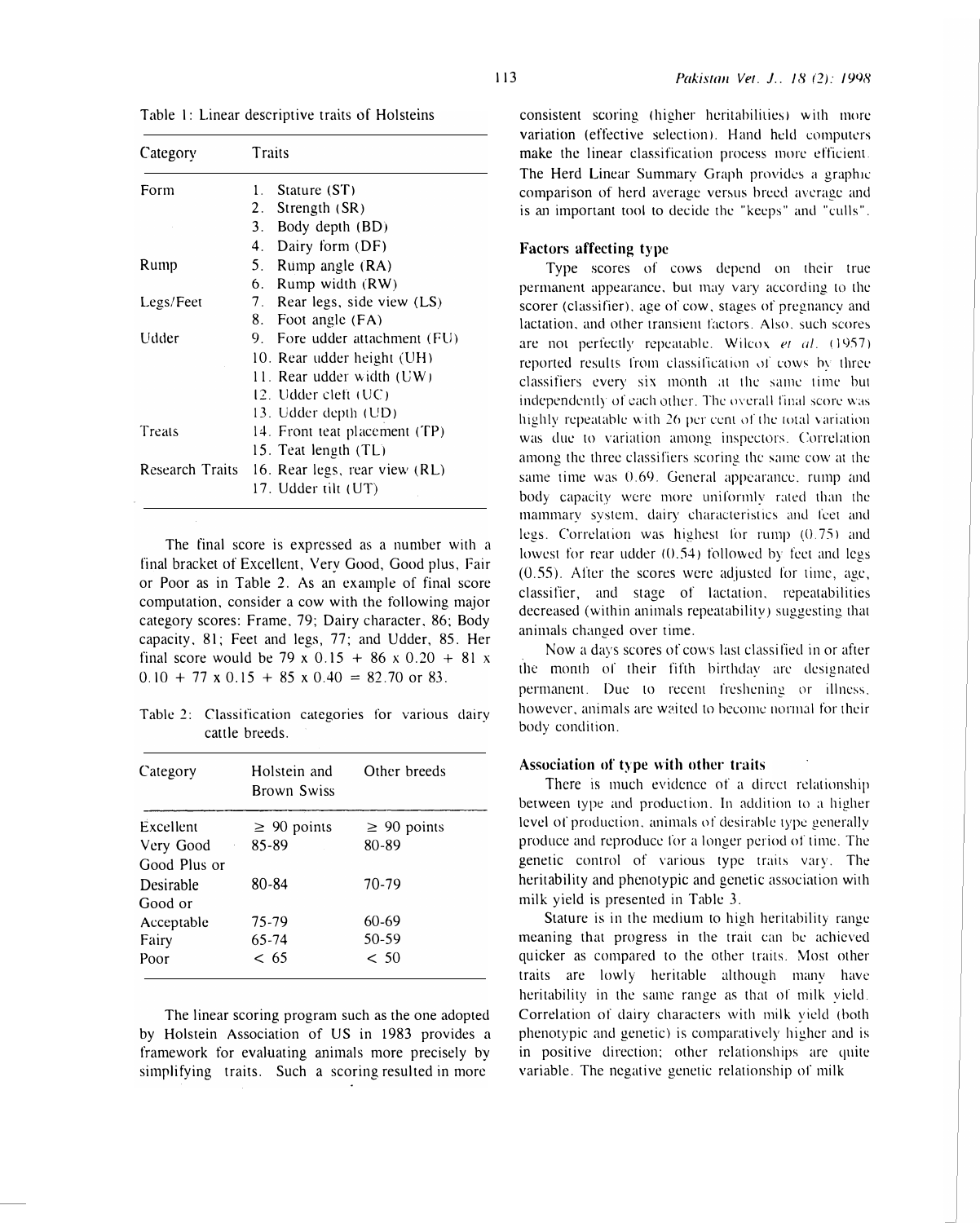| Linear Type Trait     | h <sup>2</sup> | $r_{\rm P}$ | $r_G$                    |  |
|-----------------------|----------------|-------------|--------------------------|--|
| Final score           | 0.30           | 0.29        | 0.00                     |  |
| Stature               | 0.37           | 0.11        | $-0.01$                  |  |
| Strength              | 0.26           | 0.12        | 0.07                     |  |
| Dairy character       | 0.20           | 0.50        | 0.68                     |  |
| Foot angle            | 0.10           | 0.00        | $-0.24$                  |  |
| Real legs (side view) | 0.15           | 0.02        | 0.14                     |  |
| Real legs (rear view) | 0.10           |             | $\overline{\phantom{a}}$ |  |
| Pelvic angle          | 0.20           | 0.04        | 0.19                     |  |
| Thurl width           | 0.24           | 0.10        | $-0.11$                  |  |
| Rump width            | 0.25           |             |                          |  |
| Fore udder attachment | 0.18           | $-0.09$     | $-0.47$                  |  |
| Rear udder height     | 0.15           | 0.12        | $-0.13$                  |  |
| Rear udder width      | 0.16           | 0.16        | 0.09                     |  |
| Udder depth           | 0.25           | $-0.27$     | $-0.64$                  |  |
| Suspensory ligament   | 0.15           | 0.14        | 0.12                     |  |
| Teat placement        | 0.21           | 0.02        | $-0.12$                  |  |

Table 3: Heritability (h<sup>2</sup>) and phenotypic ( $r_p$ ) and genetic correlations ( $r_q$ ) of some type traits with first lactation milk yield\*

\*Dickinson (1985) and VanRaden et al. (1990)

yield with some of the type traits (e.g., udder depth) suggest that improving milk yield can deteriorate type traits.

### Relative emphasis on type

Type alone is not a guarantee of an animal's production ability. Consideration must be given to production records, as well as performance of related animals. While selecting animals as foundation animals for any herd, one needs to have an ideal in mind. The emphasis to be placed on type depends on the breeding goals of the farmer. Dairy producers who sell a significant amount of breeding stock on a regular basis usually would place more emphasis on type than if income. were exclusively from the sale of milk. For most breeds and most herds, the optimum ratio is 3: 1 or more in favor of yield over type (Dickinson, 1985). For breeder herds that may sell animals, a ratio of 4:1 has also been suggested (Schmidt et al., 1988).

Fig. I. represents the progress expected for milk yield or type if selection is both for milk yield or type.

Graph for progress in type would be similar for different emphasis on type: milk. If all emphasis is on milk yield, progress is 100 per cent (of maximum possible) for milk. But if all emphasis is on type, progress for milk yield is only 10 per cent as great as if selection were for milk yield alone. If three (or more)

times as much emphasis is given to milk yield, progress for milk yield. Thus some selection for type would not decrease progress for milk yield to any significant level. But if emphasis on type is equal or greater that of the milk yield, decrease in the progress for milk yield is



Fig. 1: Progress in milk yield or final type score when selecting for milk yield and type (adapted from Schmidt et al., 1988).